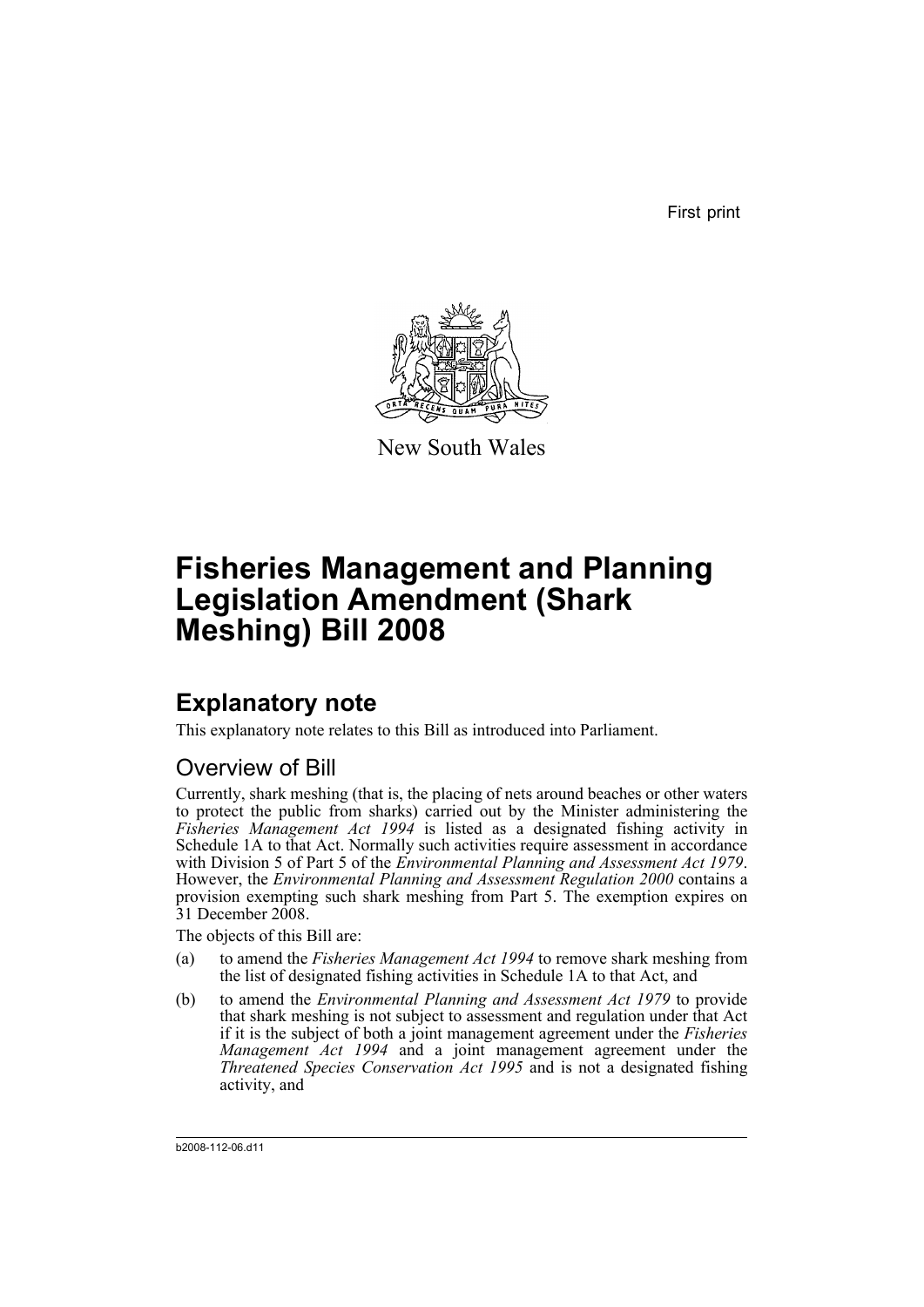Explanatory note

- (c) to make other amendments to the *Fisheries Management Act 1994* to facilitate the entering into of joint management agreements under that Act, and
- (d) to amend the *Environmental Planning and Assessment Regulation 2000* to extend the current exemption given by that Regulation to shark meshing and certain other fishing activities until 1 April 2009, and
- (e) to amend the *Fisheries Management Act 1994* to create a defence to certain offences under that Act for actions done in accordance with joint management agreements entered into under that Act.

## Outline of provisions

**Clause 1** sets out the name (also called the short title) of the proposed Act.

**Clause 2** provides for the commencement of the proposed Act on the date of assent to the proposed Act, with the exception of Schedule  $1 \mid 4$  which commences on a day appointed by proclamation.

**Clause 3** is a formal provision that gives effect to the amendments to the *Fisheries Management Act 1994* set out in Schedule 1.

**Clause 4** is a formal provision that gives effect to the amendments to the planning legislation set out in Schedule 2.

**Clause 5** provides for the repeal of the proposed Act after all the amendments made by the proposed Act have commenced. Once the amendments have commenced the proposed Act will be spent and section 30 of the *Interpretation Act 1987* provides that the repeal of an amending Act does not affect the amendments made by that Act.

### **Schedule 1 Amendment of Fisheries Management Act 1994**

#### **Amendments relating to shark meshing**

**Schedule 1 [4]** amends Schedule 1A to the *Fisheries Management Act 1994* to remove shark meshing carried out by the Minister administering that Act from the list of designated fishing activities. The result of the amendment is that such shark meshing will no longer be a designated fishing activity to which Division 5 of Part 5 of the *Environmental Planning and Assessment Act 1979* applies. That Division provides a special regime for the environmental assessment of designated fishing activities. See proposed section 115RA of that Division (to be inserted by **Schedule 2.1 [3]**) which provides for certain shark meshing to be generally exempt from the operation of the *Environmental Planning and Assessment Act 1979*.

### **Amendments relating to joint management agreements**

**Schedule 1 [2]** inserts proposed section 220ZFB into the *Fisheries Management Act 1994* to provide that it is a defence to a prosecution for an offence against Part 2, Part 7 or Division 4 of Part 7A of that Act, or the regulations under those provisions,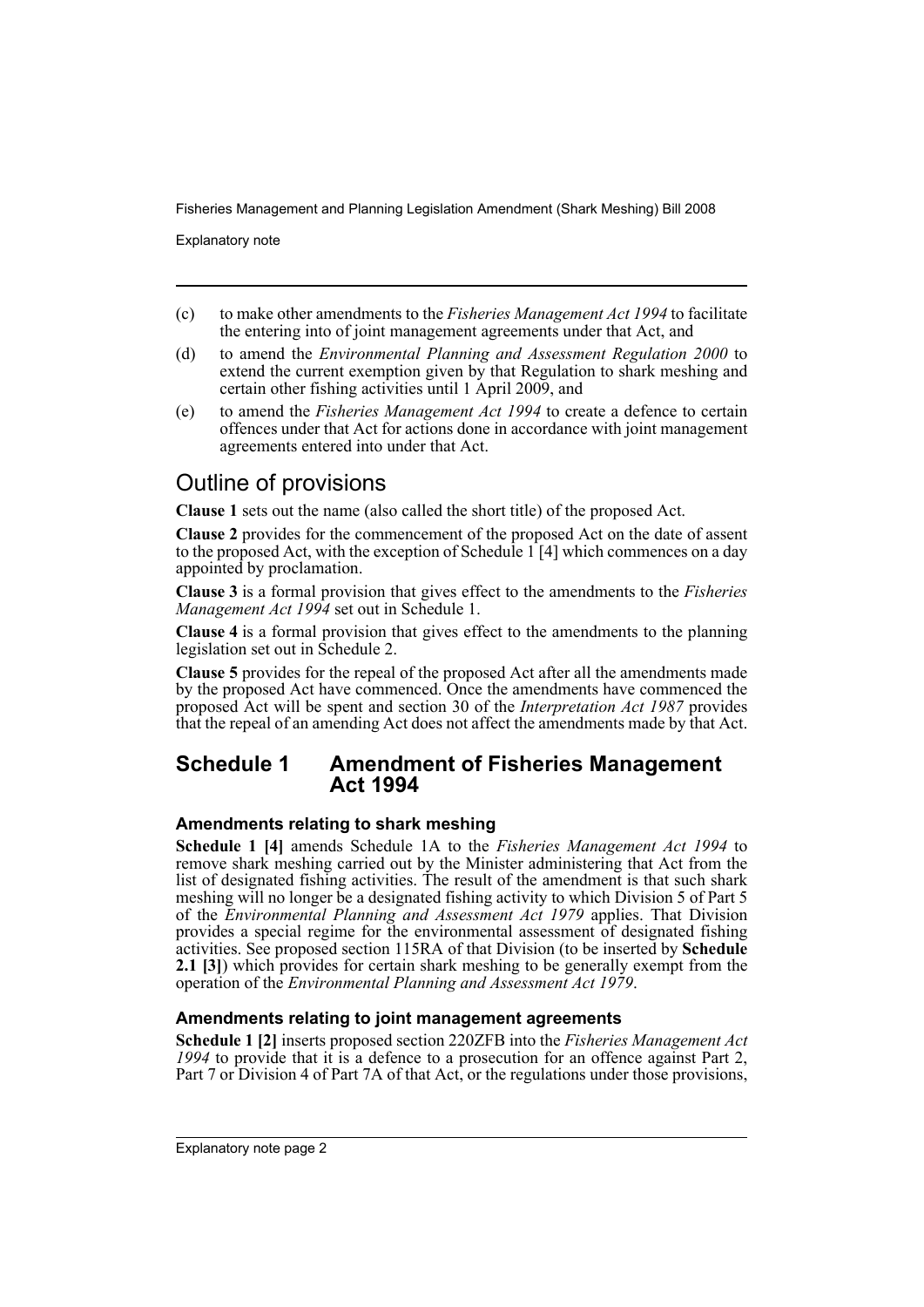Explanatory note

if the act or omission constituting the offence was authorised by, and done in accordance with, a joint management agreement entered into under that Act. The Minister administering that Act may enter into such agreements with one or more public authorities for the management, control, regulation or restriction of an action that is jeopardising the survival of a threatened species, population or ecological community.

**Schedule 1 [3]** amends section 221W of the *Fisheries Management Act 1994* to enable a joint management agreement under that Act and a joint management agreement under the *Threatened Species Conservation Act 1995* to be combined into a single document if they both deal with the same subject-matter.

#### **Other amendments**

**Schedule 1 [1]** amends the definition of *public authority* in section 4 (1) of the *Fisheries Management Act 1994* to clarify that it includes a Government Department. **Schedule 1 [5]** enables savings and transitional regulations to be made consequent on the amendment of the *Fisheries Management Act 1994* by the proposed Act.

### **Schedule 2 Amendment of planning legislation**

#### **Amendment of Environmental Planning and Assessment Act 1979**

**Schedule 2.1 [1]** amends the *Environmental Planning and Assessment Act 1979* to include a definition of **shark meshing** in Division  $\overline{5}$  of Part 5 of that Act. Shark meshing is defined as the placing of nets around beaches or other waters to protect the public from sharks. **Schedule 2.1 [2]** makes a consequential amendment.

**Schedule 2.1 [3]** inserts proposed section 115RA into the *Environmental Planning and Assessment Act 1979* which applies to shark meshing that is the subject of both a joint management agreement under the *Fisheries Management Act 1994* and a joint management agreement under the *Threatened Species Conservation Act 1995*, but that is not listed in Schedule 1A to the *Fisheries Management Act 1994* as a designated fishing activity. The proposed section provides that such shark meshing cannot be declared to be a project under Part 3A of the *Environmental Planning and Assessment Act 1979*, cannot be made subject to a requirement for development consent under Part 4 of that Act and is not an activity to which Part 5 of that Act (other than the proposed section) applies. The proposed section also provides that such shark meshing cannot be prohibited or regulated by an environmental planning instrument.

**Schedule 2.1 [4]** enables savings and transitional regulations to be made consequent on the amendment of the *Environmental Planning and Assessment Act 1979* by the proposed Act.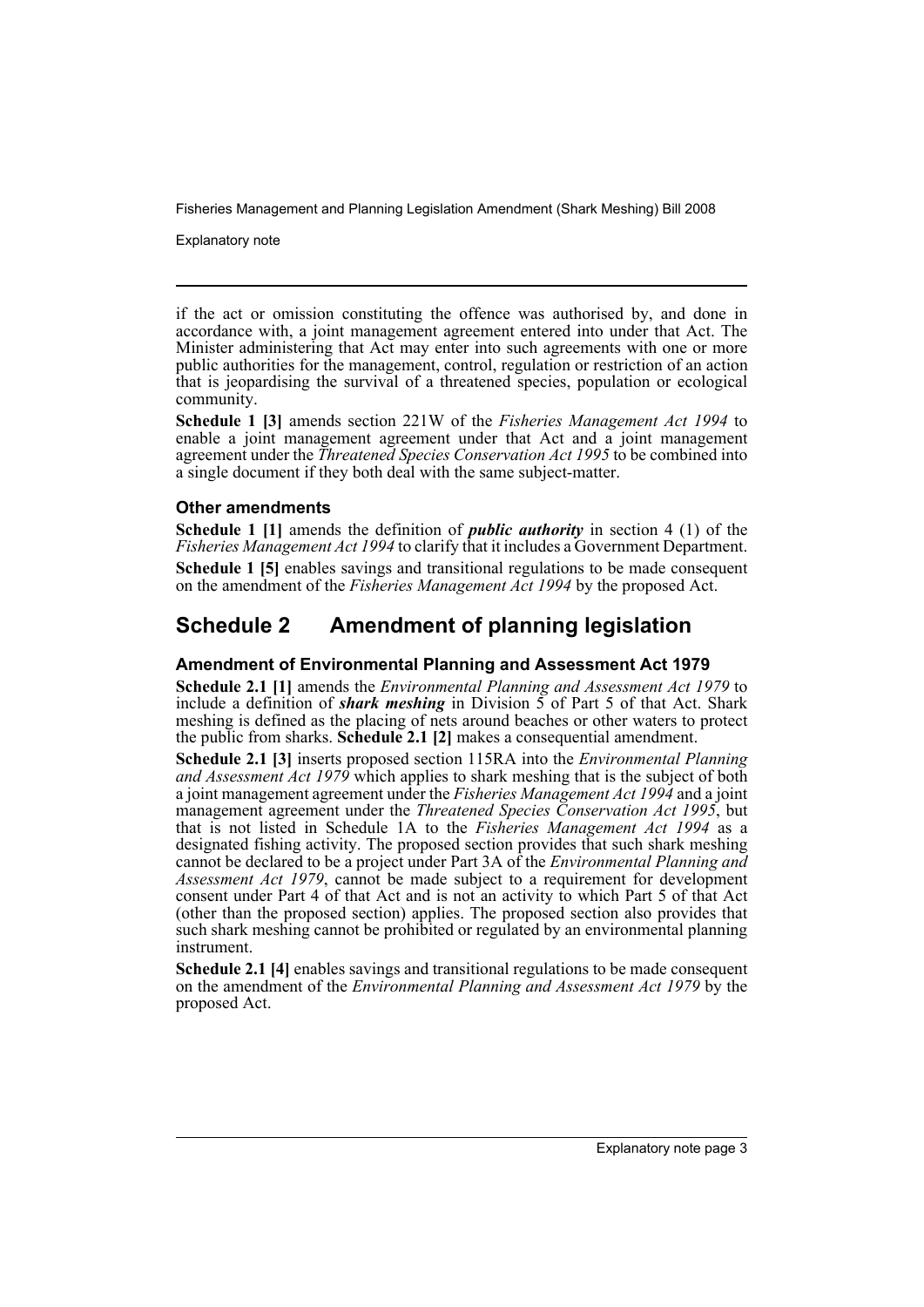Explanatory note

#### **Amendment of Environmental Planning and Assessment Regulation 2000**

**Schedule 2.2** substitutes clause 244B of the *Environmental Planning and Assessment Regulation 2000*. That clause currently exempts from the definition of *activity* in Part 5 of the *Environmental Planning and Assessment Act 1979* shark meshing carried out by the Minister administering the *Fisheries Management Act 1994* and fishing activities carried out pursuant to fisheries approvals issued or renewed for a period of not more than 12 months, but only until 31 December 2008. Proposed clause 244B extends the exemption for those activities until 1 April 2009.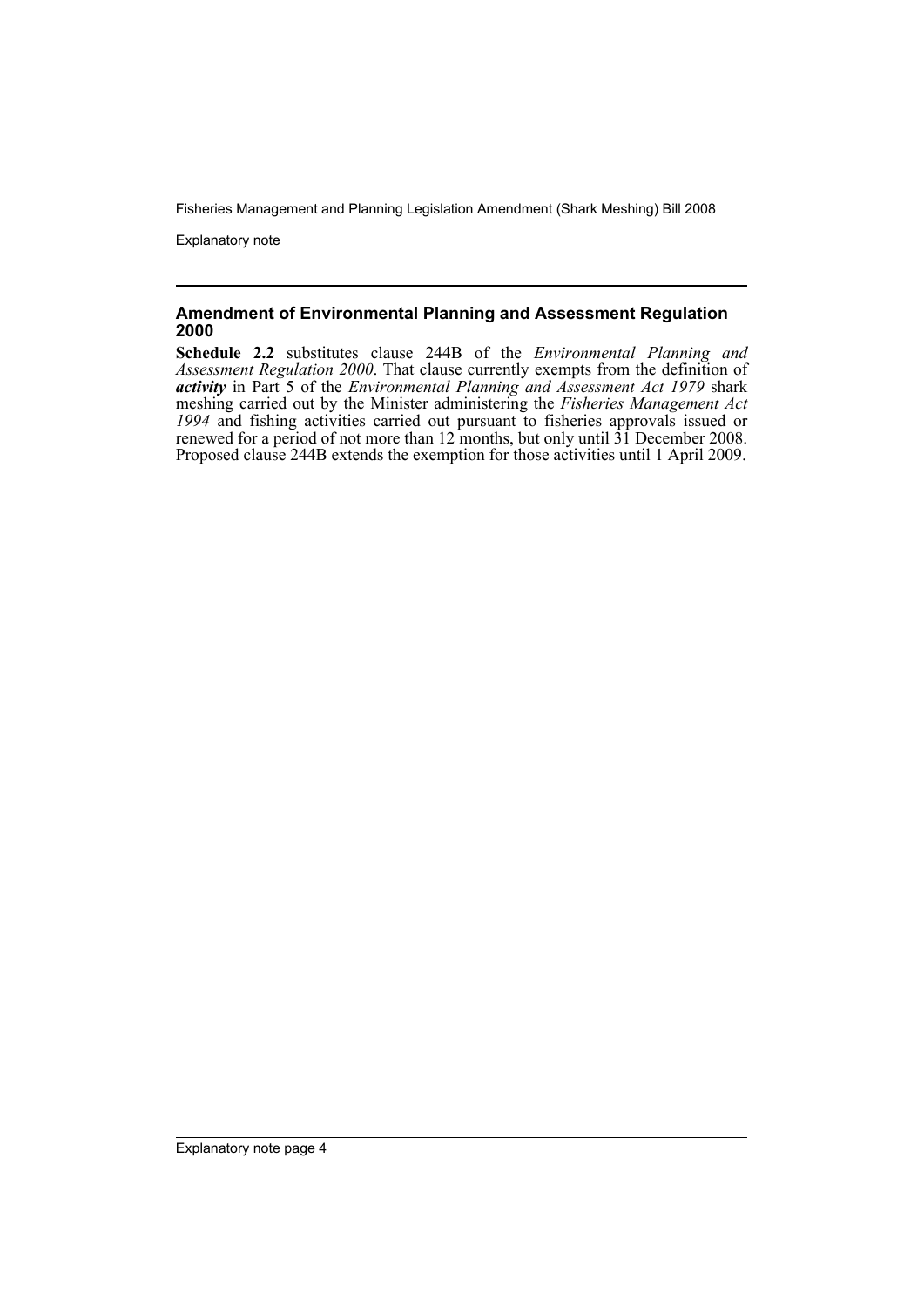First print



New South Wales

# **Fisheries Management and Planning Legislation Amendment (Shark Meshing) Bill 2008**

## **Contents**

|            |                                                  | Page |
|------------|--------------------------------------------------|------|
|            | Name of Act                                      |      |
|            | Commencement                                     |      |
|            | Amendment of Fisheries Management Act 1994 No 38 | 2    |
| 4          | Amendment of planning legislation                |      |
| 5          | Repeal of Act                                    |      |
| Schedule 1 | Amendment of Fisheries Management Act 1994       |      |
| Schedule 2 | Amendment of planning legislation                |      |
|            |                                                  |      |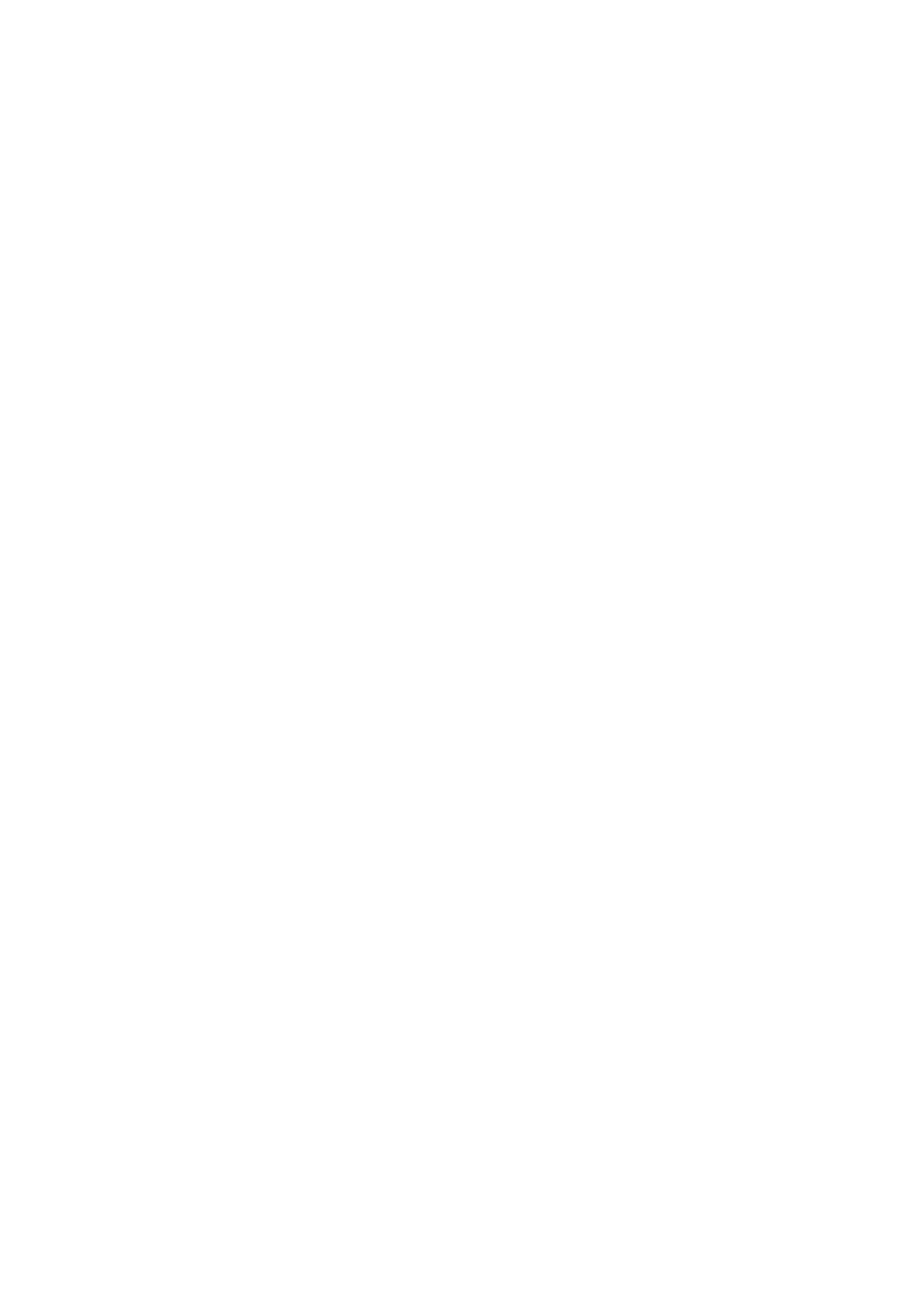

New South Wales

## **Fisheries Management and Planning Legislation Amendment (Shark Meshing) Bill 2008**

No , 2008

### **A Bill for**

An Act to amend the *Fisheries Management Act 1994* and other legislation with respect to shark meshing; and for other purposes.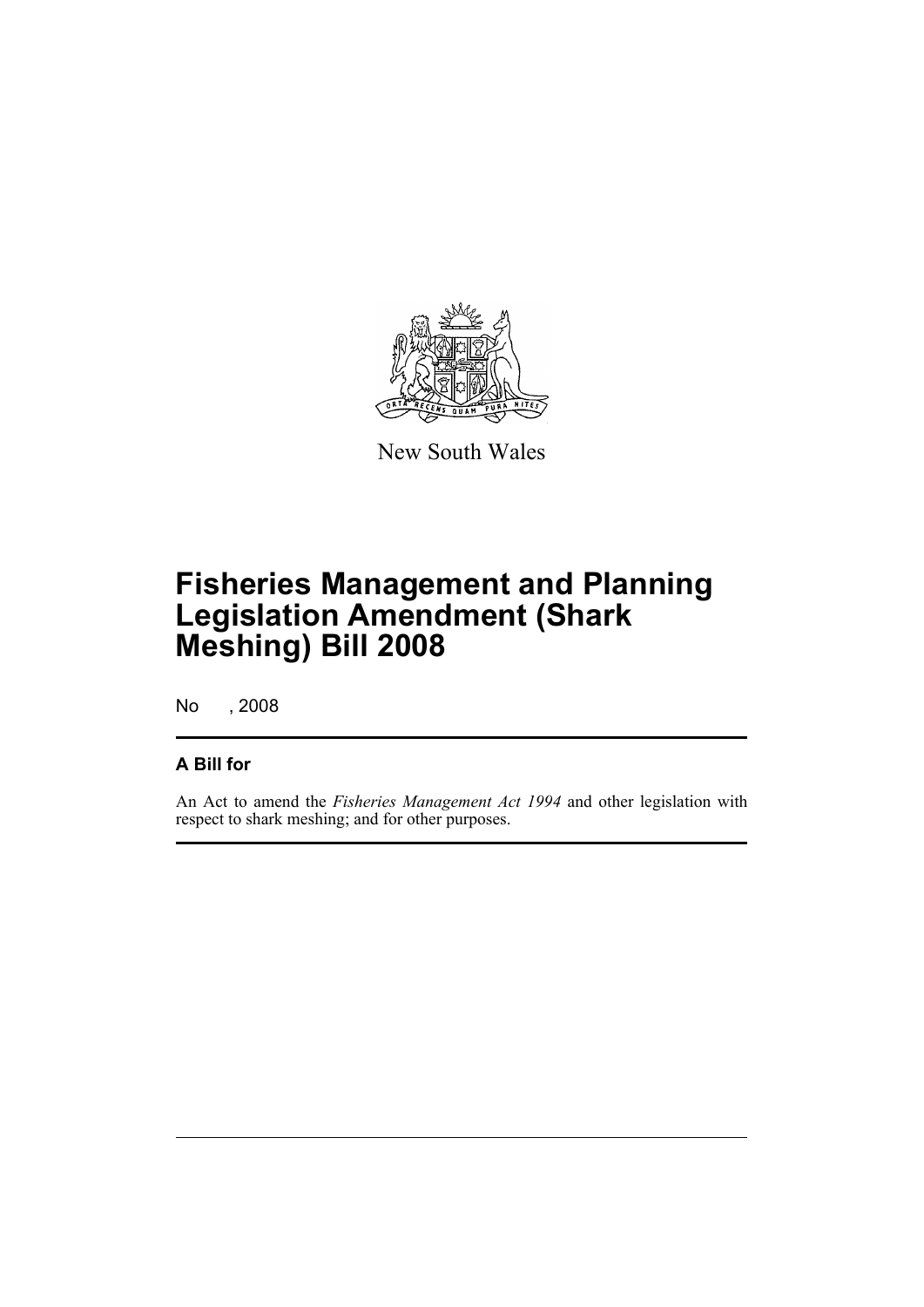<span id="page-7-4"></span><span id="page-7-3"></span><span id="page-7-2"></span><span id="page-7-1"></span><span id="page-7-0"></span>

|                |                                                  | The Legislature of New South Wales enacts:                                                                                                                          | 1              |  |  |
|----------------|--------------------------------------------------|---------------------------------------------------------------------------------------------------------------------------------------------------------------------|----------------|--|--|
| 1              | Name of Act                                      |                                                                                                                                                                     |                |  |  |
|                |                                                  | This Act is the Fisheries Management and Planning Legislation<br>Amendment (Shark Meshing) Act 2008.                                                                | 3<br>4         |  |  |
| $\overline{2}$ |                                                  | <b>Commencement</b>                                                                                                                                                 |                |  |  |
|                | (1)                                              | This Act commences on the date of assent to this Act, except as<br>provided by subsection (2).                                                                      | 6<br>7         |  |  |
|                | (2)                                              | Schedule 1 [4] commences on a day to be appointed by proclamation.                                                                                                  | 8              |  |  |
| 3              | Amendment of Fisheries Management Act 1994 No 38 |                                                                                                                                                                     |                |  |  |
|                |                                                  | The <i>Fisheries Management Act 1994</i> is amended as set out in<br>Schedule 1.                                                                                    | 10<br>11       |  |  |
| 4              | Amendment of planning legislation                |                                                                                                                                                                     |                |  |  |
|                |                                                  | The <i>Environmental Planning and Assessment Act 1979</i> and the<br>Environmental Planning and Assessment Regulation 2000 are amended<br>as set out in Schedule 2. | 13<br>14<br>15 |  |  |
| 5              | <b>Repeal of Act</b>                             |                                                                                                                                                                     |                |  |  |
|                | (1)                                              | This Act is repealed on the day following the day on which all of the<br>provisions of this Act have commenced.                                                     | 17<br>18       |  |  |
|                | (2)                                              | The repeal of this Act does not, because of the operation of section 30<br>of the <i>Interpretation Act 1987</i> , affect any amendment made by this Act.           | 19<br>20       |  |  |
|                |                                                  |                                                                                                                                                                     |                |  |  |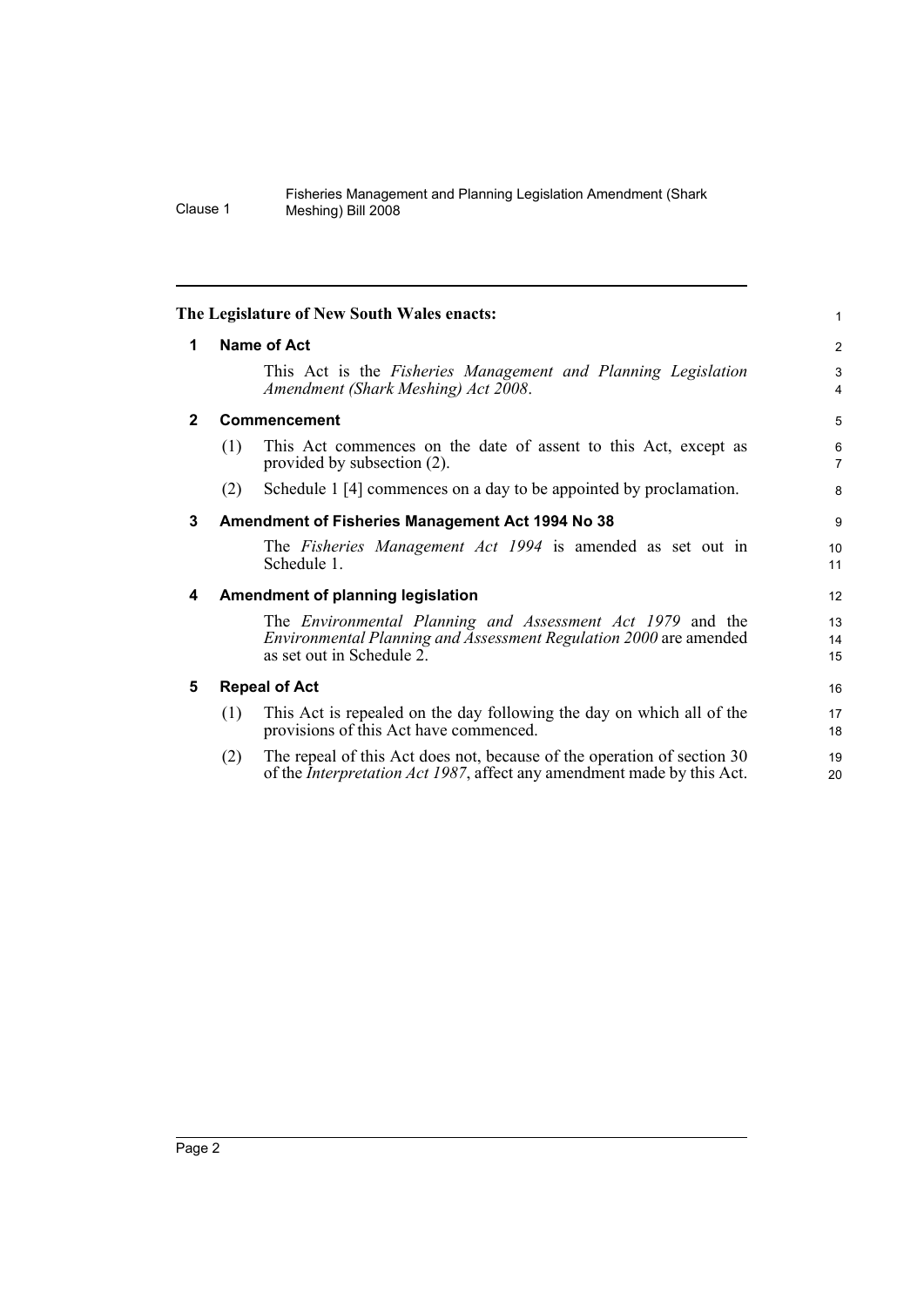Amendment of Fisheries Management Act 1994 Schedule 1

<span id="page-8-0"></span>

|       | <b>Schedule 1</b>                    | <b>Amendment of Fisheries Management</b><br><b>Act 1994</b>                                                                   | $\mathbf{1}$<br>$\overline{2}$ |  |  |
|-------|--------------------------------------|-------------------------------------------------------------------------------------------------------------------------------|--------------------------------|--|--|
|       |                                      | (Section 3)                                                                                                                   | 3                              |  |  |
| [1]   | <b>Section 4 Definitions</b>         |                                                                                                                               |                                |  |  |
|       |                                      | Insert "a Government Department," after "includes" in the definition of <i>public</i><br><i>authority</i> in section $4(1)$ . | 5<br>6                         |  |  |
| [2]   | <b>Section 220ZFB</b>                |                                                                                                                               | $\overline{7}$                 |  |  |
|       |                                      | Insert after section 220ZFA:                                                                                                  | 8                              |  |  |
|       | <b>220ZFB</b>                        | Defences relating to joint management agreements                                                                              | 9                              |  |  |
|       |                                      | It is a defence to a prosecution for an offence against:                                                                      | 10                             |  |  |
|       |                                      | this Division or the regulations under this Division, or<br>(a)                                                               | 11                             |  |  |
|       |                                      | Part 2 or 7 or the regulations under those Parts,<br>(b)                                                                      | 12                             |  |  |
|       |                                      | if the accused proves that the act or omission constituting the                                                               | 13                             |  |  |
|       |                                      | alleged offence was authorised by, and done in accordance with,                                                               | 14                             |  |  |
|       |                                      | a joint management agreement.                                                                                                 | 15                             |  |  |
| $[3]$ |                                      | Section 221W Contents of joint management agreements                                                                          | 16                             |  |  |
|       | Insert after section $221W(2)$ :     |                                                                                                                               |                                |  |  |
|       | (3)                                  | A joint management agreement under this Act and a joint                                                                       | 18                             |  |  |
|       |                                      | management agreement within the meaning of the <i>Threatened</i>                                                              | 19                             |  |  |
|       |                                      | Species Conservation Act 1995 may be combined into a single<br>document if both agreements deal with the same subject-matter. | 20<br>21                       |  |  |
|       |                                      |                                                                                                                               |                                |  |  |
| [4]   |                                      | <b>Schedule 1A Designated fishing activities</b>                                                                              | 22                             |  |  |
|       | Omit clause 5.                       |                                                                                                                               | 23                             |  |  |
| [5]   |                                      | Schedule 7 Savings, transitional and other provisions                                                                         | 24                             |  |  |
|       | Insert at the end of clause $2(1)$ : |                                                                                                                               |                                |  |  |
|       |                                      | Fisheries Management and Planning Legislation Amendment<br>(Shark Meshing) Act 2008                                           | 26<br>27                       |  |  |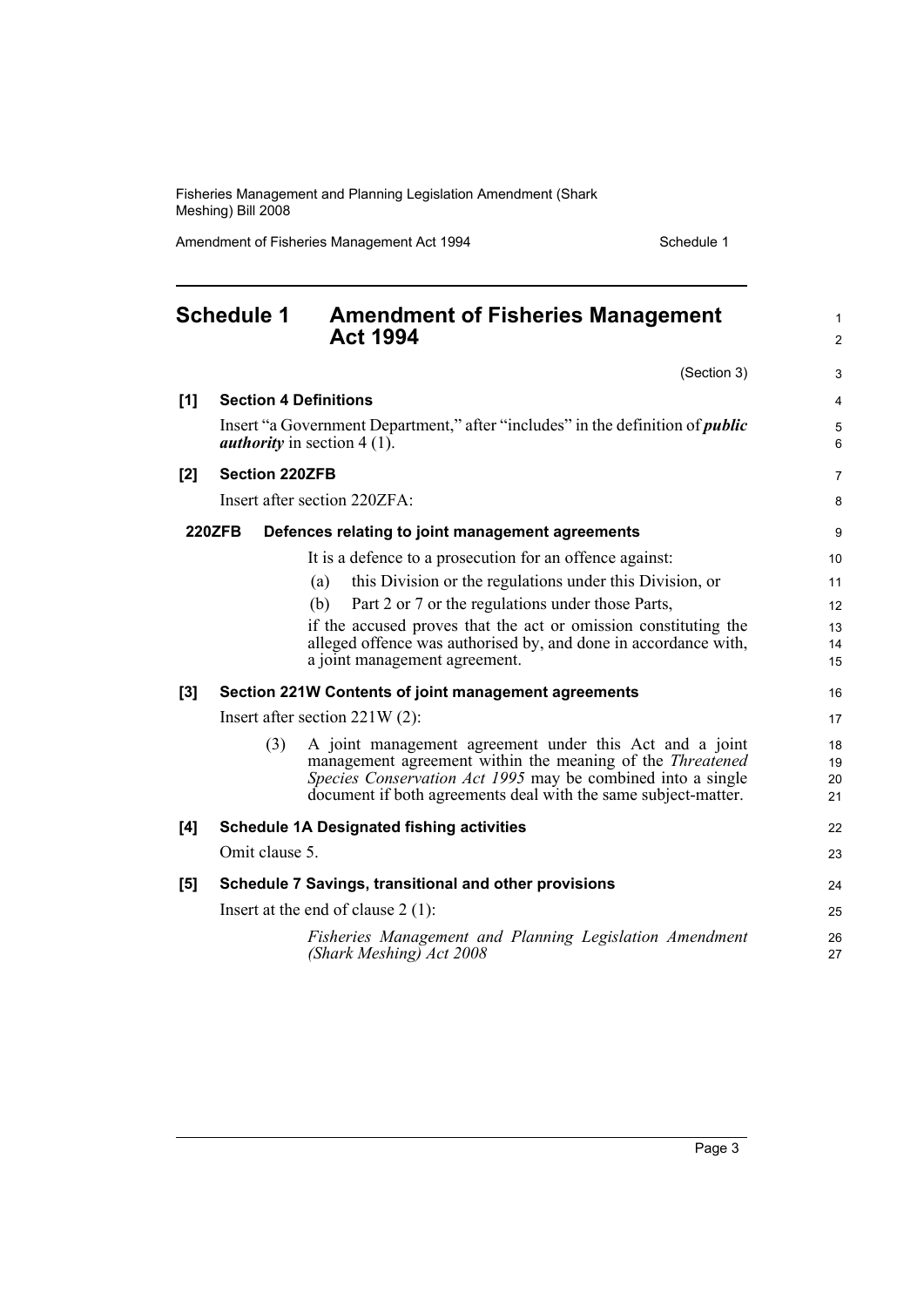Schedule 2 Amendment of planning legislation

<span id="page-9-0"></span>

|                                      | <b>Schedule 2</b> |                      |                      | Amendment of planning legislation                                                                                                                                                                                                         | $\mathbf{1}$               |
|--------------------------------------|-------------------|----------------------|----------------------|-------------------------------------------------------------------------------------------------------------------------------------------------------------------------------------------------------------------------------------------|----------------------------|
|                                      |                   |                      |                      | (Section 4)                                                                                                                                                                                                                               | 2                          |
| 2.1                                  |                   |                      |                      | <b>Environmental Planning and Assessment Act 1979 No 203</b>                                                                                                                                                                              | 3                          |
| [1]                                  |                   |                      |                      | <b>Section 115G Definitions</b>                                                                                                                                                                                                           | $\overline{4}$             |
|                                      |                   |                      |                      | Insert in alphabetical order:                                                                                                                                                                                                             | 5                          |
|                                      |                   |                      |                      | shark meshing means the placing of nets around beaches or other<br>waters to protect the public from sharks.                                                                                                                              | 6<br>$\overline{7}$        |
| [2]                                  |                   |                      |                      | Section 115I Application of Division to designated fishing activities                                                                                                                                                                     | 8                          |
|                                      |                   |                      |                      | Omit section 115I (2) (b). Insert instead:                                                                                                                                                                                                | 9                          |
|                                      |                   |                      | (b)                  | shark meshing,                                                                                                                                                                                                                            | 10                         |
| $[3]$                                |                   | <b>Section 115RA</b> |                      |                                                                                                                                                                                                                                           | 11                         |
|                                      |                   |                      |                      | Insert after section 115R:                                                                                                                                                                                                                | 12                         |
|                                      | <b>115RA</b>      |                      | <b>Shark meshing</b> |                                                                                                                                                                                                                                           | 13                         |
|                                      |                   | (1)                  |                      | Despite section 115I, this section applies to shark meshing that:                                                                                                                                                                         | 14                         |
|                                      |                   |                      | (a)                  | is the subject of both a joint management agreement under<br>Division 8 of Part 7A of the Fisheries Management Act<br>1994 and a joint management agreement within the<br>meaning of the Threatened Species Conservation Act<br>1995, and | 15<br>16<br>17<br>18<br>19 |
|                                      |                   |                      | (b)                  | is not a designated fishing activity.                                                                                                                                                                                                     | 20                         |
|                                      |                   | (2)                  |                      | The provisions of this Part (other than this section) do not apply<br>to or in respect of shark meshing to which this section applies.                                                                                                    | 21<br>22                   |
|                                      | (3)               |                      |                      | Shark meshing to which this section applies cannot be declared<br>to be a project to which Part 3A applies.                                                                                                                               | 23<br>24                   |
|                                      |                   | (4)                  |                      | Shark meshing to which this section applies cannot be made<br>subject to a requirement for development consent under Part 4.                                                                                                              | 25<br>26                   |
|                                      |                   | (5)                  |                      | An environmental planning instrument cannot prohibit or<br>otherwise regulate shark meshing to which this section applies.                                                                                                                | 27<br>28                   |
| [4]                                  |                   |                      |                      | Schedule 6 Savings, transitional and other provisions                                                                                                                                                                                     | 29                         |
| Insert at the end of clause $1(1)$ : |                   |                      |                      |                                                                                                                                                                                                                                           | 30                         |
|                                      |                   |                      |                      | Fisheries Management and Planning Legislation Amendment<br>(Shark Meshing) Act 2008                                                                                                                                                       | 31<br>32                   |